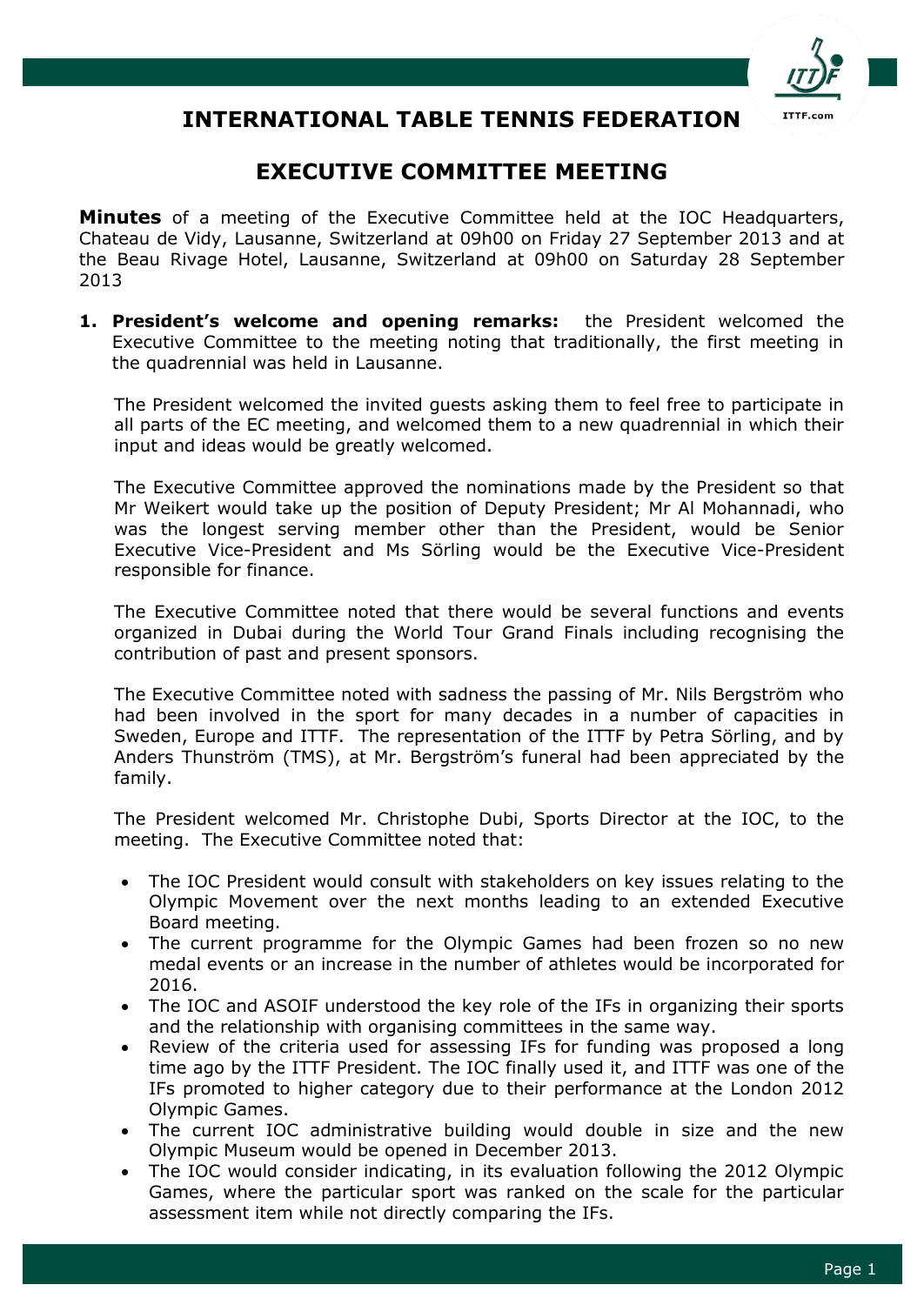

- In reviewing the Olympic Programme, there would be a balancing act in trying to achieve equilibrium in the relative requirements placed on the organising committee, NOCs and IFs.
- The Tri-Partite Commission approach to resolving disputes at a national level would continue and the IOC would develop a wider range of sanctions.
- Thus the approach should be to follow the IOC when necessary while maintaining the ITTF's independence at all times.
- The Executive Director of Olympic Games, Mr. Gilbert Felli would retire after the Nanjing Youth Olympic Games in 2014 and most probably Christophe Dubi would take over this position.

#### **2. Roll call:**

| Adham Sharara        | President                           |
|----------------------|-------------------------------------|
| Thomas Weikert       | Deputy President                    |
| Khalil Al-Mohannadi  | Senior Executive Vice-President     |
| Patrick Gillmann     | Executive Vice-President            |
| Chérif Hajem         | Executive Vice-President            |
| Masahiro Maehara     | Executive Vice-President            |
| Melecio Rivera       | Executive Vice-President            |
| Shi Zhihao           | <b>Executive Vice-President</b>     |
| Petra Sörling        | Executive Vice-President (Finance)  |
| Vladimir Samsonov    | Athlete Representative - ex officio |
| In attendance        |                                     |
| Judit Faragó         | CEO                                 |
| Glenn Tepper         | Deputy CEO                          |
| Polona Cehovin Susin | Director (Education and Training)   |
| Leandro Olvech       | Director (Development)              |
| Alison Burchell      | Director (Operations and PTT)       |

Steve Dainton **Director (Marketing)** Matt Pound Promotions Manager Habiba Besic Office Manager Anders Thunström Managing Director (TMS)

## **By invitation:**

| Afshin Badiee       | Representative (ATTU)  |
|---------------------|------------------------|
| Oswaldo Borges      | President (LATTU)      |
| <b>Bruce Burton</b> | President (NATTU)      |
| Khaled El Salhy     | President (ATTF)       |
| Ronald Kramer       | Vice President (ETTU)  |
| Francisco Seijas    | Representative (LATTU) |
|                     |                        |

**3. Approval of the agenda:** the Executive Committee approved the agenda with the addition of:

14.1 Next meeting

14.2 WADA conference

## **4. Minutes**

- 4.1 Approval of the minutes of the previous meetings: the minutes of the meetings held on 12 and 19 May 2013 were approved and signed.
- 4.2 Business arising from the minutes not otherwise covered by the agenda: there was no further business not covered by the agenda.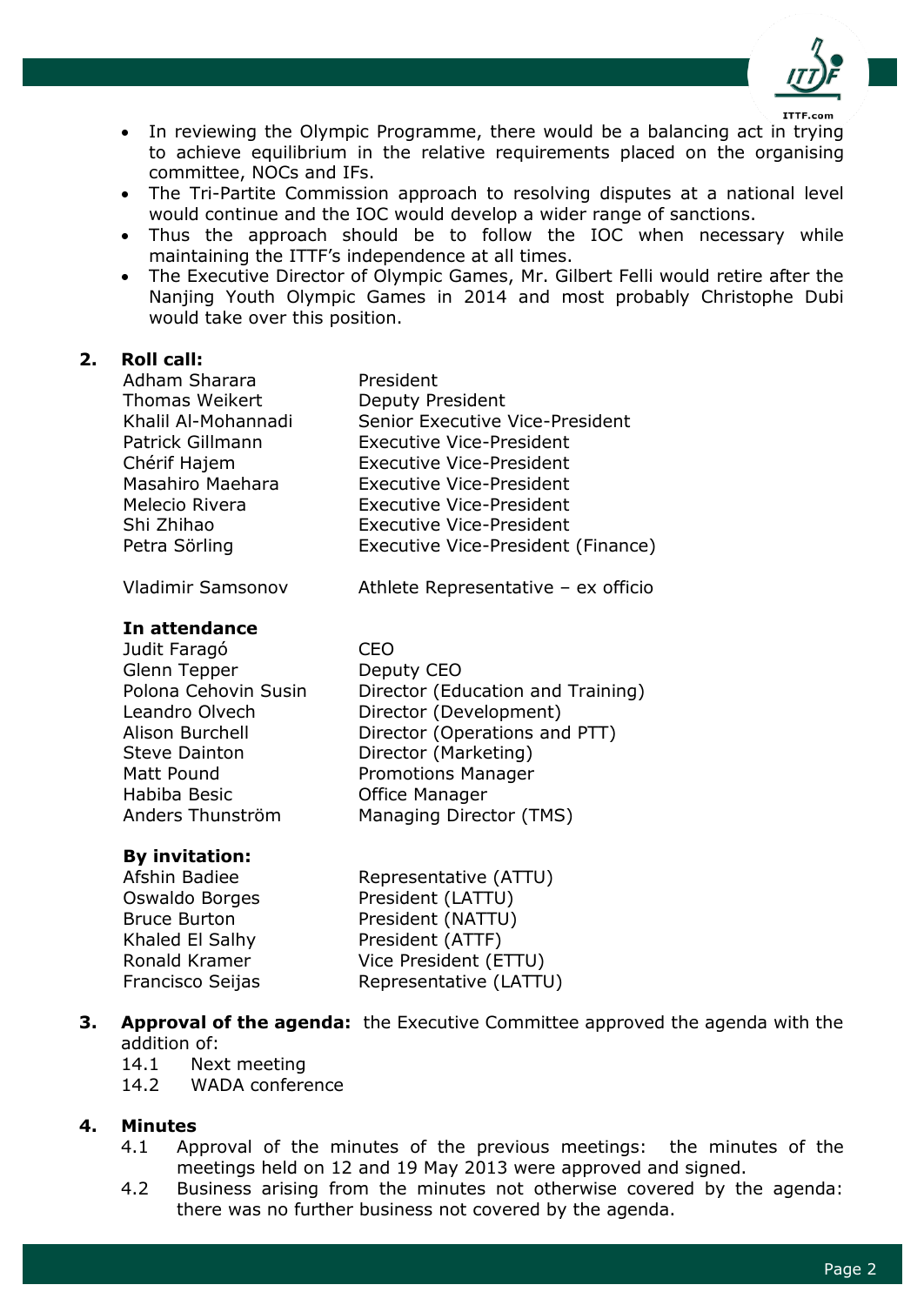

- 4.3 Report and review of tasks from past EC meetings: the Executive Committee noted that:
	- A comparison with other sports on the Olympic programme would be undertaken.
	- The collection of outstanding debts was in process.

The Executive Committee asked the CEO to request from the IOC the details of relative comparison with other sports for the evaluation done by the IOC following the 2012 London Olympic Games.

- **5. Operations Program:** the Executive Committee noted:
	- 5.1 2013 AGM and BoD:
		- 5.1.1 Executive Committee responsibilities and functions:
			- The complete allocation of duties for Executive Committee members, committee chairs and staff
			- Mr Weikert appointed Deputy President; Mr Al-Mohannadi appointed Senior Vice President and Ms Sörling appointed Vice President for Finance.
			- All staff had been requested to copy the respective Executive Committee member on correspondence.
			- The President was available for advice at any time as new members became acquainted with their duties.
			- In relation to racket control, this related to research and development of the method and equipment.
		- 5.1.2 Rights of special advisors (SA) and senior special advisors (SSA):
			- As part of DBI, it was important to know what human resources existed in the ITTF, which had led to some appointments as senior special advisors. This status came with special privileges that would be outlined by the President.
			- For special advisors appointed to support the work of committees, their privileges would be the same as corresponding members.
			- For senior special advisors to the Executive Committee, they would at least be invited to the world championships as VIP guests.
		- 5.1.3 PAC:
			- Messrs Koji Kimura and Neil Harwood would formally be appointed to the PAC in Tokyo at the 2014 AGM.
			- Walter Rönmark, following the passing of Mr. Bergström, and as he had stood down as president of the Swedish TTA, would also be appointed to the PAC in Tokyo.
		- 5.1.4 Constitution timelines update:
			- A new timeline would be instituted for the constitution's revision so that the continental affiliation process was complete and the final version could be submitted for consideration and approval.
			- As in 2013, serious consideration should be given to having an independent Chair for the AGM, especially in election years.
		- 5.1.5 Continental affiliation agreements update:
			- The process of affiliation by Asia and Europe was underway but no continent was under pressure to sign the agreement, as it was still optional.
			- The agreement had been amended to meet the ETTU and ATTU's requests.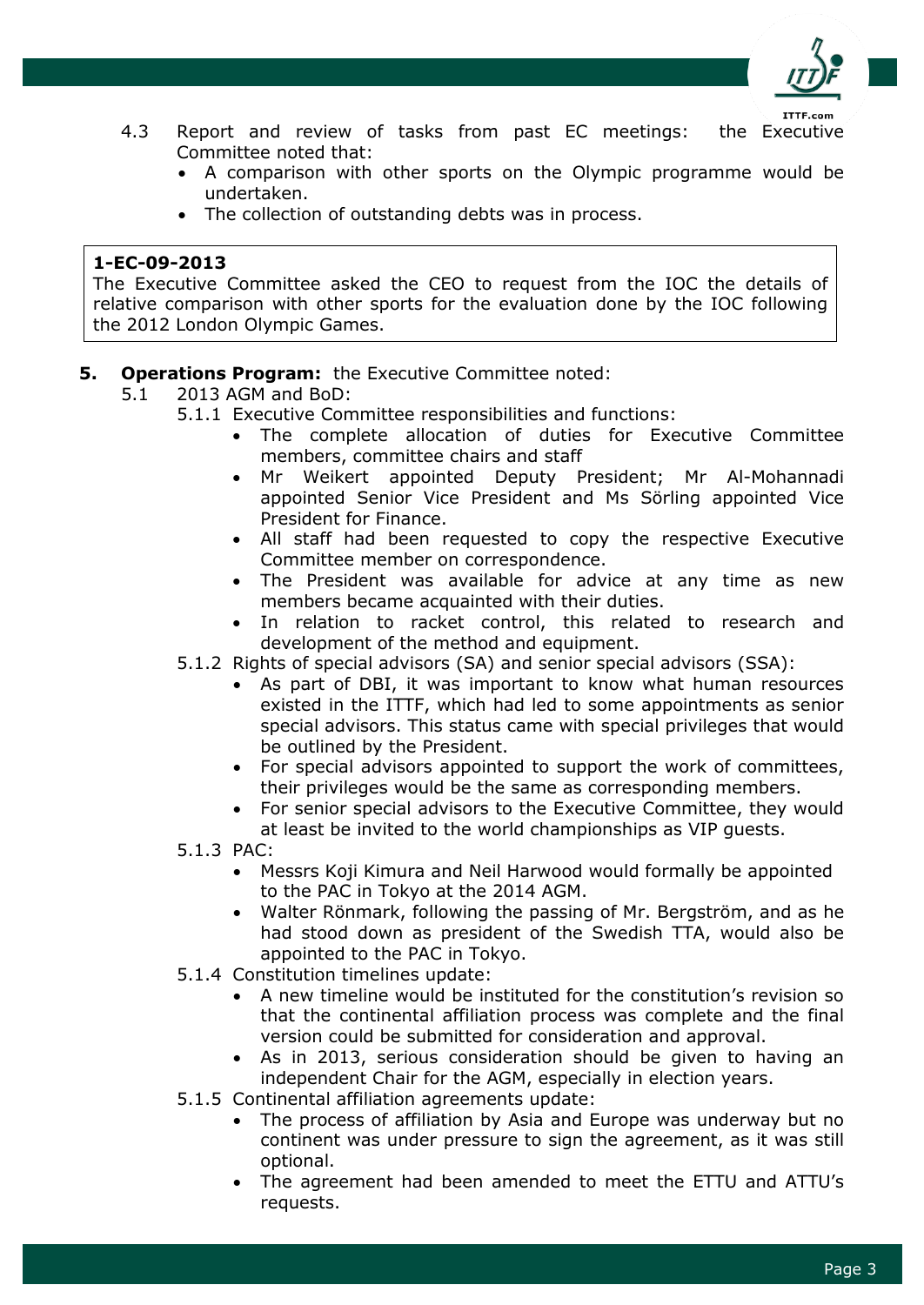

- ATTU had expressed concerns particularly in relation to the autonomy and independence of the ATTU, which had been addressed following a constructive meeting with the ITTF.
- The Presidents of the ITTF and ATTU would meet in the near future (November 2013) to finalise the agreement.
- 5.1.6 ETTU update:
	- Within the ETTU, the Executive Board was re-grouping following the resignation of Mr Stefano Bosi.
	- Following the upcoming ETTU Congress in Vienna, should the new way forward within the ETTU be instituted for the betterment of the sport in Europe and worldwide, the continental agreement with the ITTF should be signed as a consequence.
	- The ITTF would be able to work directly with its members in Europe in order to ensure that development was not compromised should the agreement not be signed.
- 5.2 Finance**:**
	- 5.2.1 Associations with outstanding debts:
		- Most debts arose from cancellation fees and non-payments of hospitality costs related to the 2013 world championships.
		- The total amount outstanding was approximately €33 000.
		- The French organising committee had issued the invoices and the ITTF would assist the organisers to recoup these outstanding payments.
		- All invoices would be reviewed as part of the process.
	- 5.2.2 Audits (Lausanne, Ottawa and Singapore) 2013:
		- For 2013, the audit of the Singapore office would be done separately as usual, but consolidated into the ITTF audited financial statements.
		- As part of the transparent process, all operational costs would be paid by the ITTF directly and ITTF would invoice TMS for costs related to TMS. Furthermore excess funds (if any) would be paid by TMS to the ITTF at the end of the year.
		- Other than salaries, very few payments were now made from Ottawa.
		- The audit dates were proposed for early March 2014.
	- 5.2.3 Appointment of Finance Committee:
		- The chairperson would be the Vice-President (Finance).
		- Mr Eberhard Schöler was appointed as the member of the PAC and Mr D Choudhary was proposed as the member of the Board of Directors on the Committee.
		- Ms Besic would be the secretary supporting the work of the Finance Committee.
		- The president and the CEO were ex-officio members.
		- A representative of the Finance Committee would meet the auditors upon consolidation of the financial statements.
	- 5.2.4 Payments and authorisation system: currently the system of 2 people approving all payments was in place.
- 5.3 Staff update:
	- The CEO thanked the EC for the opportunity for all Directors to attend the EC meeting and excused the Director of Competitions' (Karl Jindrak) absence due to his work commitment in Japan.
	- The Ranking Consultant (David Jackson) position ended in June and a Results and Statistics Coordinator was hired as a new position.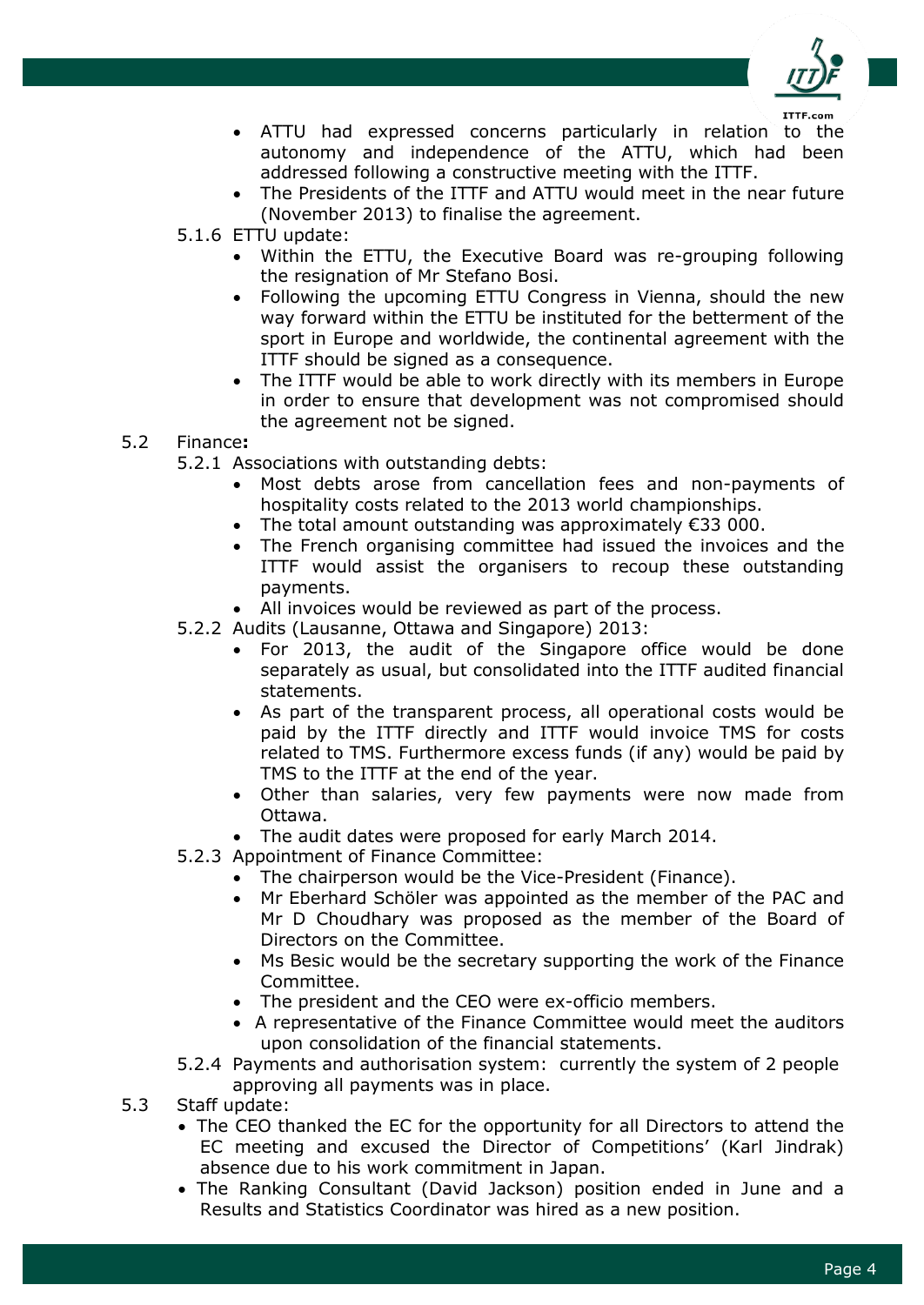

- The position of Equipment Technical Coordinator had been re-opened and advertised again.
- The Equipment Manager (Vicky Eleftheriade) extended her stay by one year at the Asia-Pacific office in Singapore until October 2014.
- The Office Manager in Lausanne (Habiba Besic) had been entrusted with new and additional tasks in the recent months.
- The Executive Administrative Secretary (Violet Leblanc) would retire with effect from 30 September 2013 after 16 years of service to the ITTF and TMS.
- The responsibilities of the former Executive Director (Operations and Olympic Games) (Jordi Serra) had been redistributed to the CEO (Judit Farago), Director of Operations and PTT (Alison Burchell), Office Manager (Habiba Besic) and Event and Olympic Games Expert (Raúl Calín) and no break in delivery of services had been experienced.
- The position of website designer had been advertised in Singapore with the work under the guidance of the Promotion Manager (Matt Pound).
- The web-directory for Professional Staff is updated regularly.
- The staff policy should cover what the staff member may or may not do as a volunteer in his/her national or continental federation.

## 5.4 Museum:

- For the first 2 years, a temporary facility would be available in Shanghai in the Expo area, which would also incorporate the Chinese museum.
- The priority as usual would be to continue the travelling museum and, with a permanent museum, this should be in China, as the number of visitors would increase significantly.
- The Shanghai municipal government wanted to promote table tennis and the museum and was investing around €30m.
- The partnership of Shanghai, ITTF, CTTA would be extended to include the Chinese Administration of Sport.
- An agreement would be signed by January 2014 where the exhibits would remain ITTF property and the permanent building would remain the property of the Shanghai Municipal Government.
- The current virtual museum tour should remain and be updated online.
- 5.5 Ecuador TTA recognition issue:
	- The Ecuador Government had wished to have elections for all national federations while the NOC wished to protect its autonomy as well as that of the national federations.
	- After negotiations, the Ministry, the NOC and an IOC appointee formed the tri-partite commission to resolve the impasse.
	- Mr Raúl Calín would attend, on behalf of the ITTF, the election of the Ecuador TTA on 1 October 2013.
	- On 17 October 2013, the election for the Ecuador NOC board would be held.

## **2-EC-09-2013**

The Executive Committee asked:

a) The CEO to send the functions of the Executive Committee to all concerned.

b) The Director (Operations and PTT) to send a letter to the BoD asking it to approve the appointment of Mr Choudhary to the Finance Committee.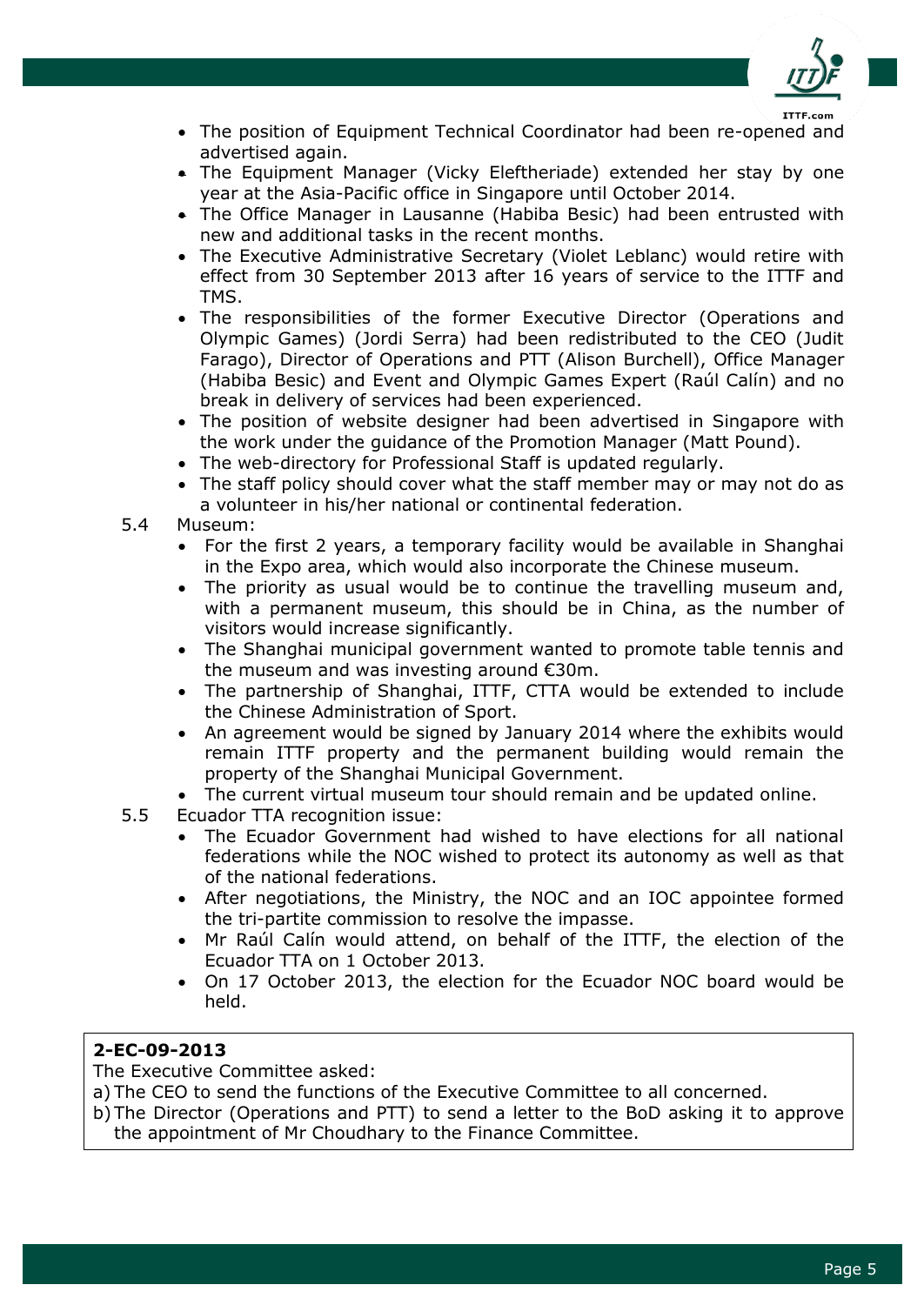

The Executive Committee approved the appointment of Mr Eberhard Schöler (PAC member) to the Finance Committee.

- **6. Competition Program:** the Executive Committee noted that:
	- 6.1 2013 World Championships report:
		- Two reports had been submitted, one from the staff and committee chairpersons involved and the other from the organising committee.
		- These reports had been distributed to future organisers and a shorter version to the BoD.
		- Both reports contained similar recommendations and conclusions.
		- Reducing the numbers of players should be considered as a future priority while maintaining the right of each association to participate.
		- The continental championships could be a pre-requisite for the world championships and later a qualification for the Team Championships.
		- The second hall at Bercy and the facility at INSEP were not ideal and having one venue was preferred.
	- 6.2 2013 and 2014 World Tour update:
		- GAC had signed as title sponsor till 2015.
		- Four more events in Europe would be held in 2013 before deciding the list of finalists.
		- The 2013 World Tour Grand Finals would be held in January 2014 in Dubai hosted by the UAE TTA.
		- In 2012, there was a small drop in the number of participants, perhaps as a result of the Olympic year, but the numbers were increasing in 2013 again.
		- The 2014 World Tour Calendar had been published with possible later inclusion of 2 more events in Africa.
	- 6.3 2013 World Cup update:
		- The Women's World Cup had finished 4 days ago in Kobe, Japan and the feedback received indicated that it had been well organised and there had been a full house of 6 000 spectators every day.
		- $\bullet$  Liu Shiwen won for the 3<sup>rd</sup> time.
		- Media interest had been extremely high which may have been linked to the success of the bid for the 2020 Tokyo Olympic and Paralympic Games.
		- The CEO of STARTS (the title sponsor) had been very impressed with the event.
		- A new playing system (2 stages of groups followed by K.O.) was used which had been a bit confusing for the media initially.
		- The player confirmation deadline for the Men's World Cup was 26 September 2013.
		- The Belgian TTF entrusted Philippe Saive's management company with organising the event.
		- A promotional video had been produced to promote the event.
		- The wild card had been allocated to Dimitrij Ovtcharov as the best European player not otherwise qualified.
	- 6.4 2014 World Championships:
		- Following the Women's World Cup, a 2-day visit was undertaken by Messrs Karl Jindrak, Mohamed Dawlatly and Ms Kimberly Koh (TMS) with Ms Etsuko Enami.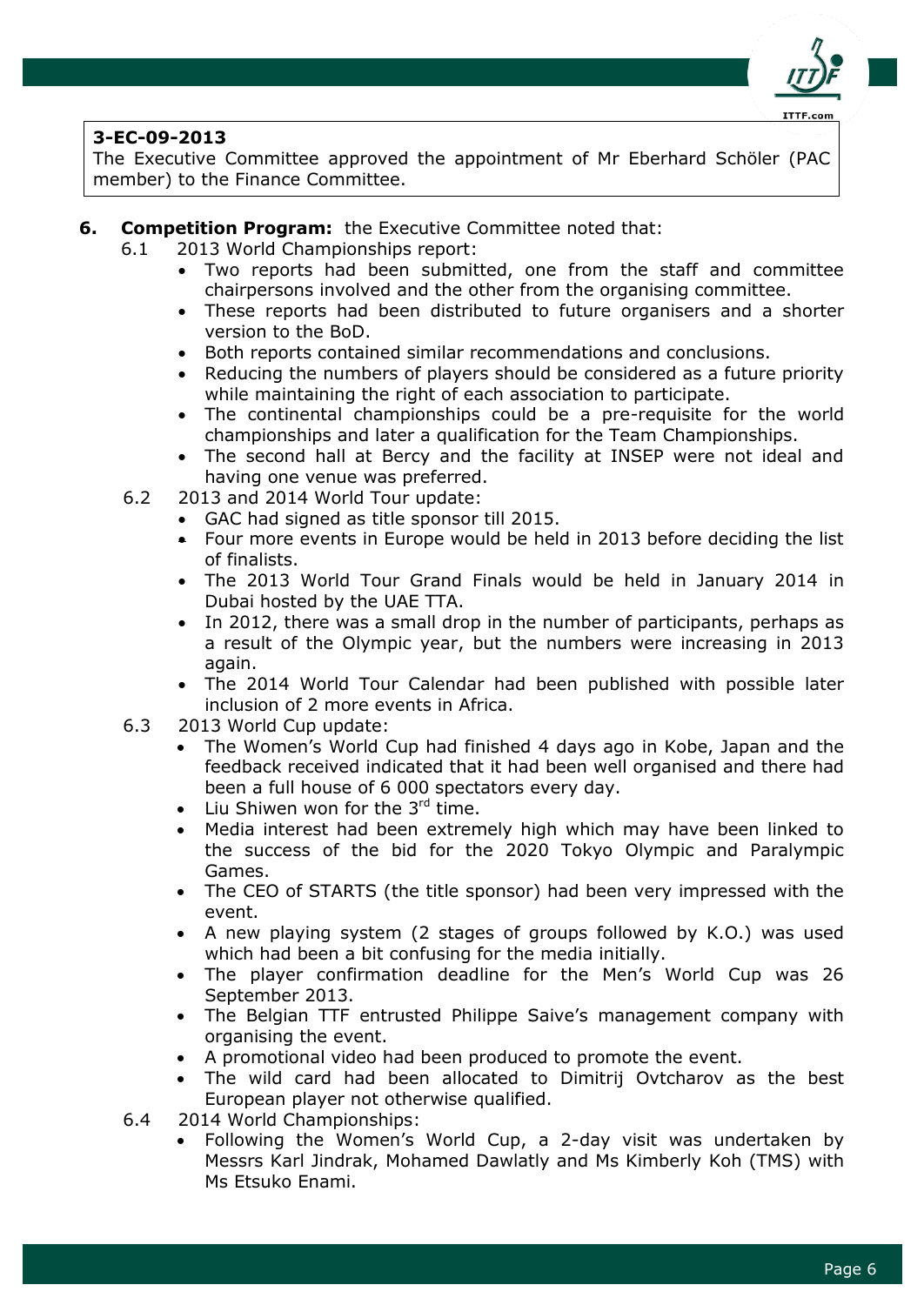

- The Yoyogi stadium would be the main competition hall, which also had meeting facilities, while the Tokyo Metropolitan stadium would be used for the other divisions.
- The main issue would be the set-up of the 3 show-courts together with other courts in Yoyogi stadium.
- Transport would be reviewed with the possibility of using the metro as an additional option being considered.
- The same timetable for meetings (AGM, BoD and OPC) would be proposed to the organisers as previous years.
- The progression of hospitality rates would be shared with the organisers to enable a final decision on hospitality costs to be made.
- 6.5 Future World Championships 2017: several potential organisers had requested information on the bidding process, so some bids were expected to be submitted by the deadline of the end of October 2013.
- 6.6 Proposal for revised entry at individual WTTC:
	- The proposals would be requested from the Competition Program for consultation with the national associations that enter more players.
	- As the numbers of players grew, fewer national associations could host either the individual or team world championships.
	- The proposed reductions would be introduced for 2015 and 2016 as part of a gradual process.
- 6.7 Ratification of allocation of the World Cadet Challenge 2013 to Slovenia:
	- The organisation was well underway following the late allocation of the event.
	- The government was involved to support the organisation.
	- The accommodation was in walking distance of the competition hall.
	- There had been requests for 2 or 3-day training prior to the event.
- 6.8 2013 World Junior Championships update:
	- The prospectus and entry forms had been sent out with a deadline of 4 October 2013.
	- Two inspections had been done in 2013.
	- The venue could accommodate 10 competition tables with 10 practice tables in an adjacent hall.
	- Four hotels would be used: 2 for teams, 1 for umpires and 1 for ITTF, and all contracts had been signed.
	- The final inspection would be done 8 to 10 October 2013.
- 6.9 2013 Global Junior Circuit Finals:
	- This would take place in Portugal from 24 to 26 January 2013.
	- The event would also serve as the Youth Olympic Games (YOG) final world qualification event.
- 6.10 2014 Events calendar: in 2014, there would be 85 ITTF sanctioned events including the qualification events for the YOG.
- 6.11 Ranking system changes for 2014 and testing:
	- The team ranking had now been converted to an automatic update based on the individual ranking.
	- Ideally the individual ranking should also be done automatically online.
	- Once automatic, any changes to the ranking system could be easily implemented.
	- All changes proposed by the Athletes' Commission would be implemented except for the change in the number of points in the case of losses. This had to be tested further. The Ranking and Results Manager (Tim Gautreau) did not provide the comparisons as requested by the CEO in time for the EC meeting.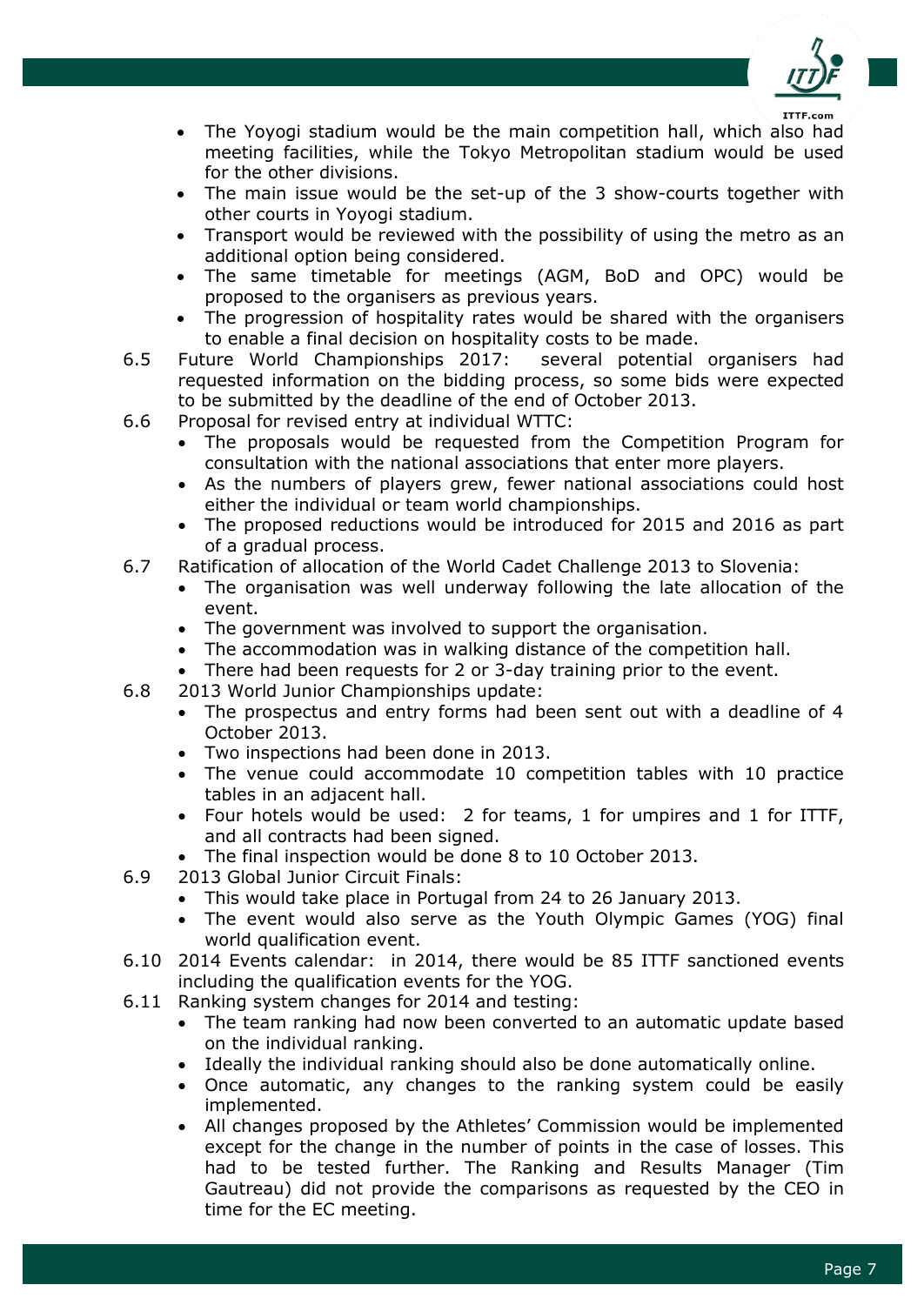

- 6.12 Olympic Games Rio 2016:
	- 6.12.1 IOC Session update and 2016 program:
		- The IOC Session took place in early September 2013 in Buenos Aires, Argentina, where several important decisions were taken (Tokyo won the bid to host the 2020 Olympic and Paralympic Games; Wrestling returned to the Olympic program; and Dr Thomas Bach was elected President of the IOC).
		- The competition program for 2016 would remain the same as for 2012.
		- ITTF was represented by the President and the CEO.
	- 6.12.2 Homologation proposal (Brazil):
		- Currently the ITTF authorised racket coverings and approved tables, balls and other equipment.
		- The Brazil TTA requested from the ITTF to establish a "Homologation" process for ITTF equipment in order to benefit from tax-free importation exemption.
		- The ITTF Equipment Manager could provide the Brazil TTA certification letters for the ITTF authorised or approved equipment as was the standard practice.
		- The EC agreed not to introduce a new category, such as "Homologation", regarding equipment.
	- 6.12.3 Sports floor bids:
		- San-Ei was the official table and DHS was the official ball supplier.
		- The agreement with Tinsue as floor supplier may be realised.
	- 6.12.4 Next visit:
		- Would likely take place in March 2014.
		- Mr Rivera, the CEO, the Director (Operations and PTT) and, if possible, the Event and Olympic Games Expert should participate.
		- One of the main reasons for the visit would be to secure accommodation for the ITTF, as the supply of hotel rooms was smaller than in 2012.
		- Another issue to be addressed would be the U-shape or oval seating proposals for the competition venue, which determined the seating capacity.
		- The schedule would also need to be agreed.
		- Some proposals had been submitted for the training of NTOs and ITOs.
		- Rio 2016 had suggested that the test event should test the technical aspects of the event rather than run a major event so an invitational event should be considered.
		- The qualification guide would be presented to the OPC meeting in Dubai.
		- Questionnaires should be sent out soon on the preferred order of play (singles or team events first), the format of play within the team and the qualification system.
- 6.13 Paralympic Games Rio 2016: the PTT Division had proposed that:
	- 6.13.1 Nomination of technical delegate: Georgios Seliniotakis (GRE) to be the Technical Delegate.
	- 6.13.2 Nomination of technical operations manager: Sonja Grefberg (FIN) is the Technical Operations Manager.
	- 6.13.3 Qualification guide: following a review based on the number of players currently on the rating list per class and the qualification process, the draft guide be approved.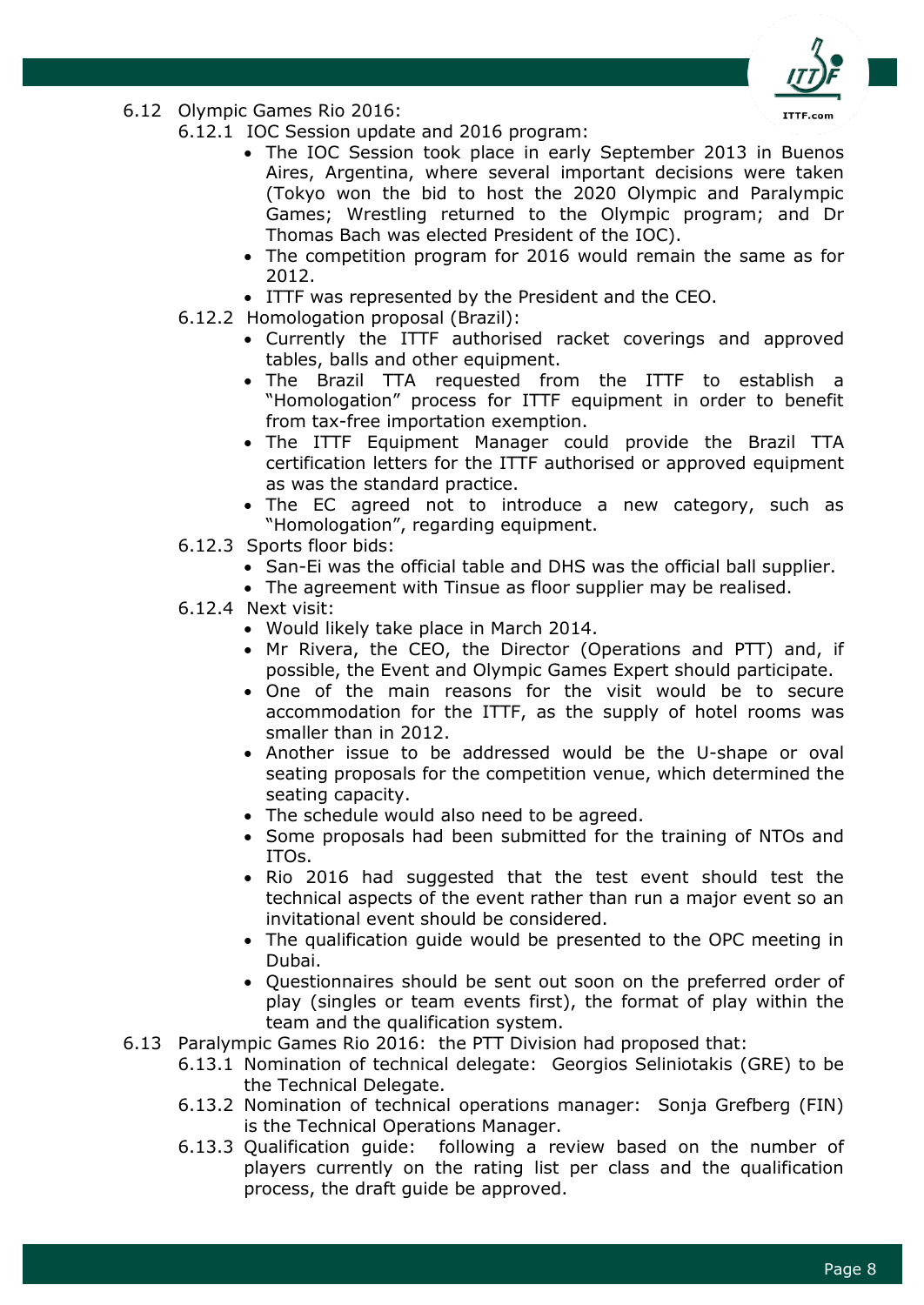

- 6.14 Youth Olympic Games:
	- 6.14.1 Ratification of the Road to Nanjing (RtN) 2014 Series:
		- The RTN Series linked qualification events to Global Junior Circuit (GJC) events with each continent also hosting qualification events. The North American event would be finalised soon.
	- 6.14.2 Update on qualification process:
		- There would be tripartite invitation places allocated to 4 boys and 4 girls.
		- 4 boys and 4 girls would qualify via the world qualification event in January 2014.
		- 3 boys and 3 girls would qualify from the world ranking of 1 February 2014.
		- 14 boys and 14 girls would qualify via continental qualifications between February and April 2014.
		- 6 boys and 6 girls would qualify via the RtN 2014 events.

The Executive Committee asked:

- a) The Vice-President (Finance), the senior Executive Vice-President and CEO, to finalise and approve the hospitality rates for the 2014 World Championships.
- b) Mr Rivera, the CEO, the Director (Operations and PTT) and, if possible, the Event and Olympic Games Expert to visit Rio 2016 officially in March 2014.

## **5-EC-09-2013**

The Executive Committee resolved to invite the IOC President to the 2014 World Championships.

#### **6-EC-09-2013**

The Executive Committee resolved to ratify the allocation of the 2013 World Cadet Challenge to Otocec, Slovenia.

#### **7-EC-09-2013**

The Executive Committee resolved not to support the proposal to add homologation to the ITTF's systems of approval and authorisation.

#### **8-EC-09-2013**

The Executive Committee resolved to approve the appointment of Georgios Seliniotakis and Sonja Grefberg as TD and ToM respectively for the 2016 Paralympic Games.

## **9-EC-09-2013**

The Executive Committee resolved to approve the qualification guide for the 2016 Paralympic Games and to recommend to the IPC that it be approved.

#### **10-EC-09-2013**

The Executive Committee resolved to approve the Road to Nanjing 2014 Series as proposed.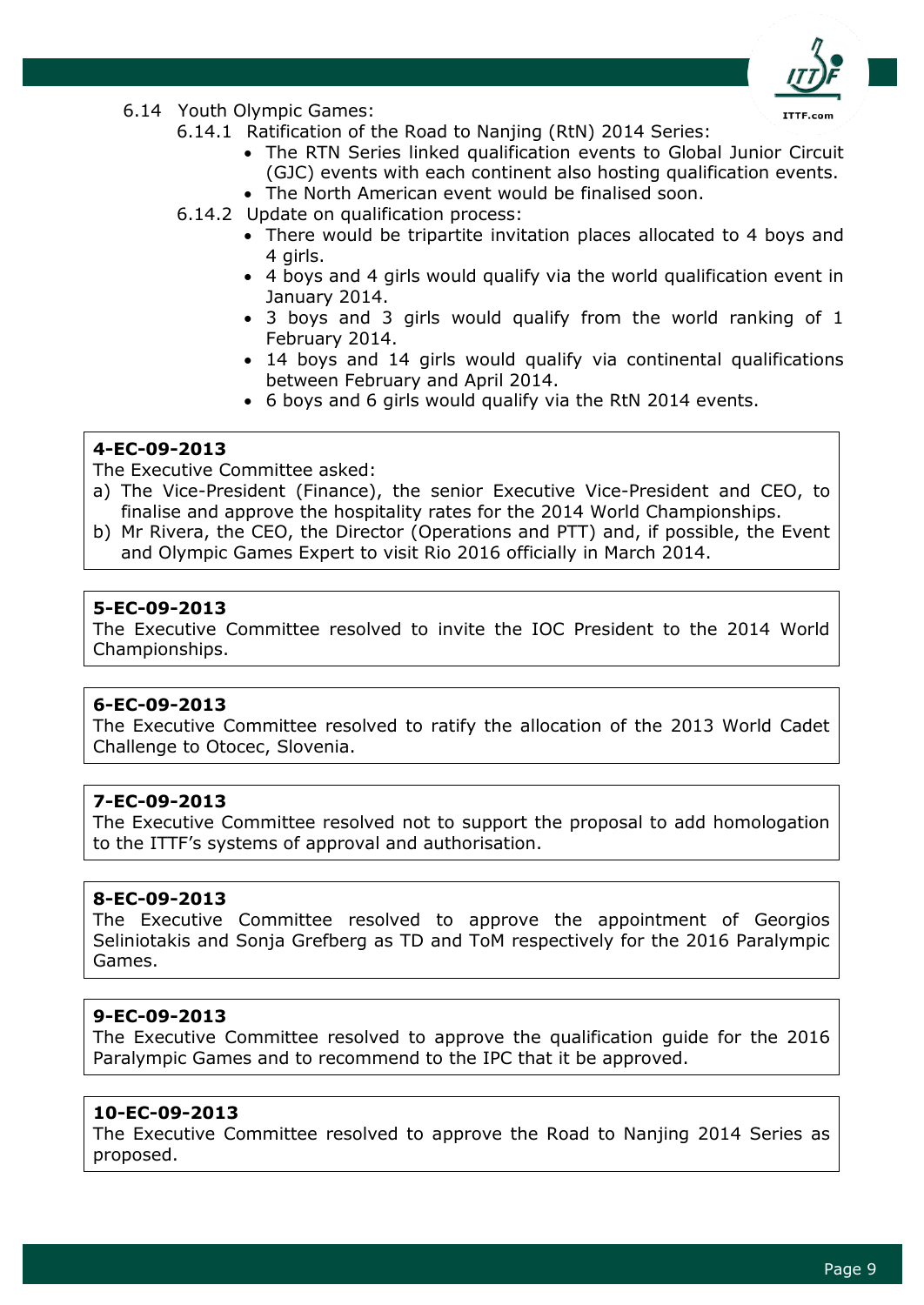

## **7. Marketing Program:** the Executive Committee noted that:

- 7.1 New initiatives:
	- 7.1.1 Dubai events:
		- For the first time in 2012 at the World Tour Grand Finals in Hangzhou, the prize money was US\$1m, which had enhanced the attraction of the event.
		- In the lead up to the 2013 Grand Finals, a press conference would be held in Spin Dubai.
		- A first ITTF Awards Evening would be held as well as the second Dream-Building Dinner.
	- 7.1.2 An event management company had been appointed to help the organization on site, in Dubai.
	- 7.1.3 Trick Shot Social Media promotion:
		- In order to attract the younger generation, various social media platforms were promoting the trick shot competition.
		- Due to the large market in China, various accessible social media were being implemented for ITTF.
- 7.2 TMS International update:
	- 7.2.1 Sponsorship updates:
		- GAC had signed as the title sponsor for the World Tour to 2015 with assistance from various people including the President, CTTA and Director (Marketing).
		- Tissot had signed as the official timer for the world championships till 2016 to come in line with the Olympic cycle.
		- The agreement with Gerflor had been extended for the next 2 world championships in 2014 and 2015.
		- The organisers of the 2014 and 2015 world championships would seek the title sponsorships for the events based on an agreement with TMS and ITTF.
		- UAE TTA would be interested to host 2015 world team cup and to secure title sponsorship for it.
	- 7.2.2 ITTF-TMS contract modifications:
		- During the election campaign in 2013, there were comments made about the lack of transparency related to the TMS contract. As a reaction, TMS staff distributed copies of all contracts between the ITTF and TMS to all AGM delegates as well as overall financial statements for the past 10 years.
		- All marketing contracts were signed by the ITTF and TMS jointly.
		- Some amounts were paid directly by TMS for prize money and other costs on behalf of ITTF, but from 1 January 2014 all ITTF related expenses would be paid by the ITTF directly.
		- At the same time TMS assumed its own expenses according to the current contract.
		- The auditors preferred that a fixed amount be transferred by TMS to ITTF, but in all cases more than the minimum contractual requirement was paid by TMS to ITTF annually.
		- Following the decision made at the EC meeting in Paris, the agreement with TMS would be amended to reflect a fixed percentage commission paid to TMS from the sponsorships raised rather than the current system of fixed pre-determined amounts.
		- The amendment would be in operation for 1 year as the contract with TMS would expire within that period and would be reviewed, and the percentage share adjusted following an analysis of respective income and expenditure.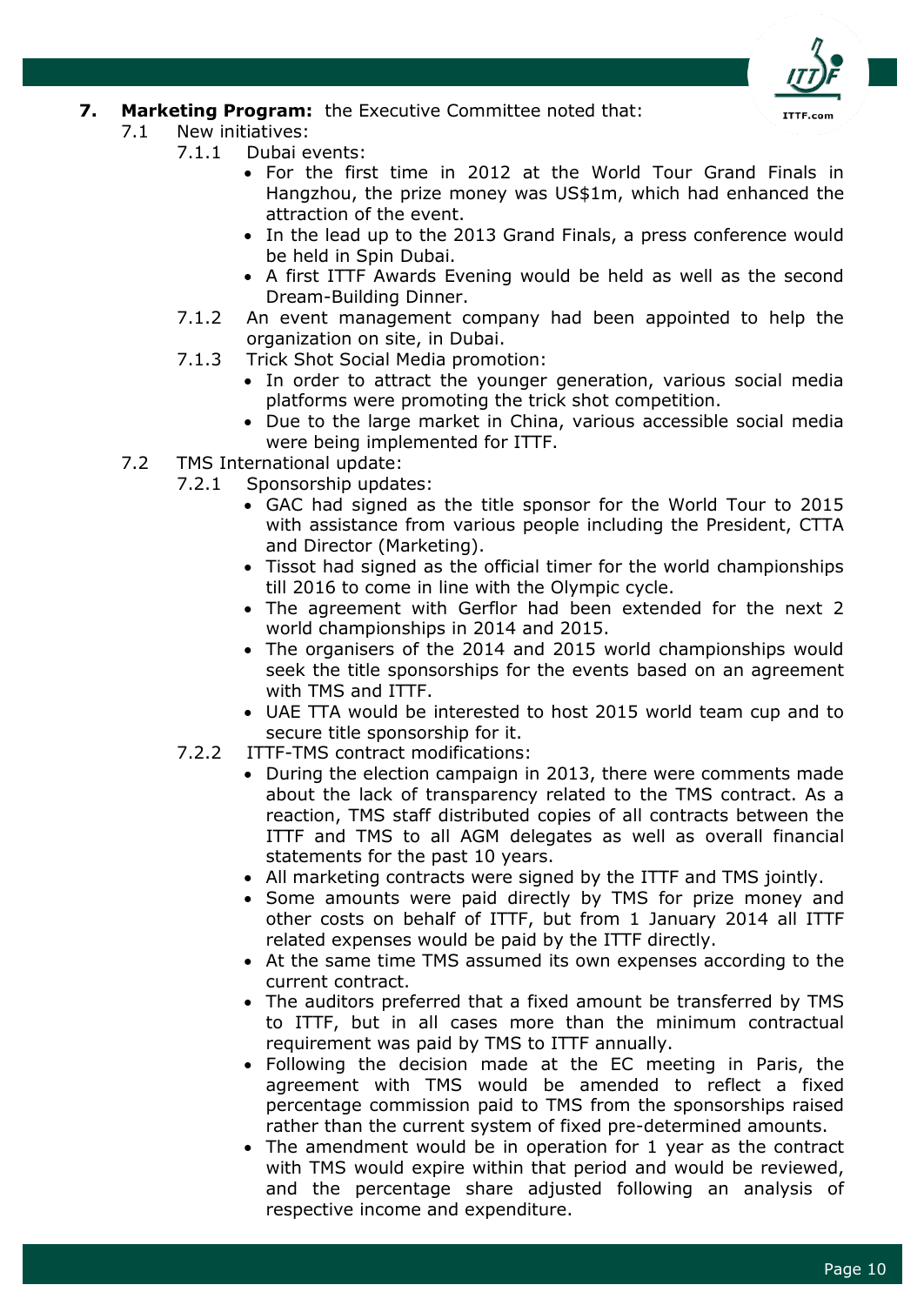

 The payments would be made to ITTF according to each contract's payment schedule from the sponsors, and once the money was received from the sponsor and confirmation of tax implications had been cleared.

## **11-EC-09-2013**

The Executive Committee resolved to approve the amendment to the 2009-2014 contract with TMS, effective 1 January 2014, whereas the ITTF and TMS would share all commercial income generated by TMS on behalf of the ITTF at the agreed rate of 75%- 25% in favour of the ITTF. The EC empowered the CEO to sign the amendment on its behalf.

## **8. Development Program**

- 8.1 Continental Development Agreements:
	- Although Asia and Europe had not yet signed the agreements, funding for the World Cadet Challenge had been approved to ensure full continental representation.
	- The first year of the 4-year cycle activities commenced later than usual due to negotiations for quadrennial agreements being finalised late in 2012.
	- The 4 continents which had signed agreements in place were on track to complete all activities planned for 2013.
- 8.2 Dream Building dinner projects:
	- Following the successful fundraising dinner in Paris, the funds were divided between development, global junior program and PTT including:
		- o US\$50 000 from Liebherr which would be used for a project in Palestine (US\$20 000), for a Road to Nanjing Camp in China (US\$15 000) and a PTT training camp (US\$15 000).
		- o US\$30 000 from general dinner funds spent on a UNOSDP camp in Uganda, Adrian Diaz from Puerto Rico as a Hopes ambassador for participation and promotion at selected events and training and several PTT player scholarships.
	- Natalia Partyka had also been appointed as a Dream-Building ambassador.
	- Another fundraising dinner would be organised in Dubai in conjunction with the first ITTF Awards Gala.
- 8.3 Peace and Sport, UNOSDP and films:
	- The projects Colombia, East Timor, Congo DR-Burundi Peace and Sport projects were ongoing.
	- The next project was being negotiated in Palestine with Israel to be added as part of the second phase.
	- The partnership with UNOSDP continued to strengthen with 4 camps in 2013 and 4 or 5 to be held in 2014 including distribution of equipment.
	- Ban Ki Moon, UN Secretary General, had attended the UNOSDP camp held in Korea.
	- The Nittaku project in El Salvador had received positive feedback from the sponsor who would continue to support this initiative.
	- Another Nittaku project would be initiated in 2014.
- 8.4 New ITTF member:
	- STAG provided an equipment package for any new country with an NOC, but not yet an ITTF member and Olympic Solidarity had also agreed to fund a technical course for these targeted countries.
	- Of the 5 countries from Africa, which were not ITTF members, Mali had now applied for membership and South Sudan would apply in the near future.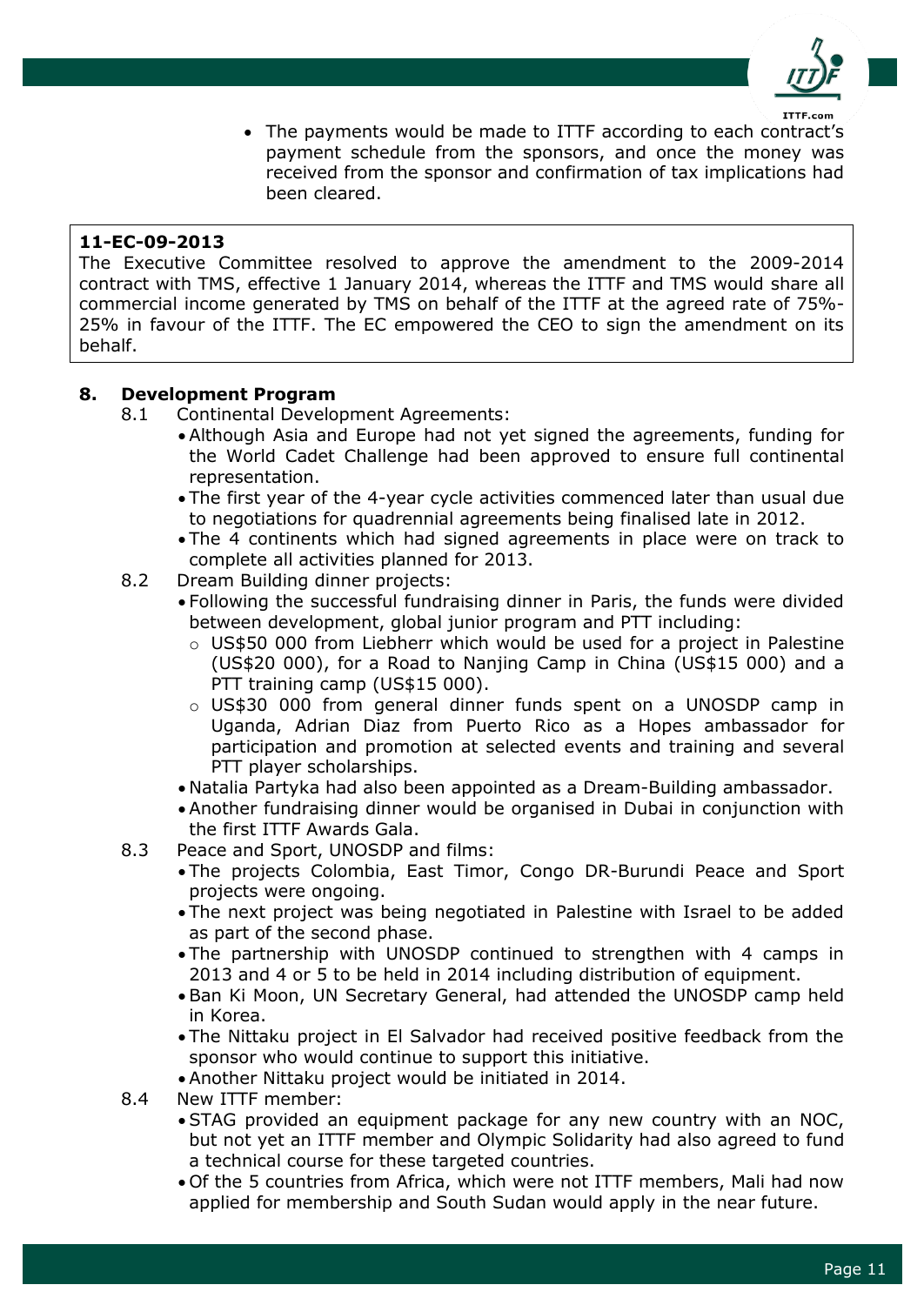

- American Virgin Islands and Bahamas would soon apply for membership.
- With various islands in Latin America linked to France, discussions were underway with the FFTT about how best to approach ITTF membership.

The Executive Committee thanked the Director (Development), Leandro Olvech, for coordinating the application for the Mohammed Bin Rashid Al Maktoum Creative Sports Award in Dubai.

#### **12-EC-09-2013**

The Executive Committee resolved to recommend to the 2014 AGM in Tokyo that **Mali** be accepted as a member of the ITTF.

- **9. Education & Training Program:** the Executive Committee noted that:
	- 9.1 Road to Nanjing: players eligible to play in Nanjing had been targeted for Road to Nanjing YOG Olympic Solidarity Scholarships from developing countries and based on universality. Training camps and individual programmes had been implemented for these players.
	- 9.2 Asia Youth Games-YOG update:
		- The Deputy CEO, Glenn Tepper, and the ITTF Senior Consultant, Mikael Andersson, attended the Asian Youth Games which acted as the test event and which was of a really high standard.
		- The temperature was up to 40<sup>o</sup>C but the air conditioning for table tennis was sufficient.
		- The training camp, which was held in Singapore, would not be run in Nanjing officially but countries could negotiate with China about some form of training camp.
		- However, in June 2014, training camps prior to 2 GJC events in China would be held with up to 40 YOG qualified or targeted players with sparring partners.
		- The athlete role model proposed was Wang Liqin of China.
		- A big event targeting the public would be held at a large public square and in the Athlete's Village before the opening ceremony.
		- The Young Umpires Program (YUP) would soon begin and CTTA would run a similar project with national umpires who were slightly older.
		- Plans to fill the stadium with spectators were being considered.
		- The change in the ball (if plastic ball would be used at 2014 YOG or not) should be decided by the OPC at its next meeting but the recommendation was to stay with the celluloid ball as all the qualification would be played with those balls.
	- 9.3 Online education:
		- While a new initiative, this could benefit from additional human resources.
		- Many IFs now had online education with good support.
		- The focus currently was on coaching and the YUP and PTT initiatives would be added.
	- More than 2 000 users had been registered but they did not always return. 9.4 Hopes:
		- A successful Hopes Week had been held in Vienna, Austria, with the World Hopes team selected.
		- A focus on coaches was added to the current player-centered approach.
		- A National and Continental Hopes phase was successfully introduced in 2013 and would be expanded in 2014.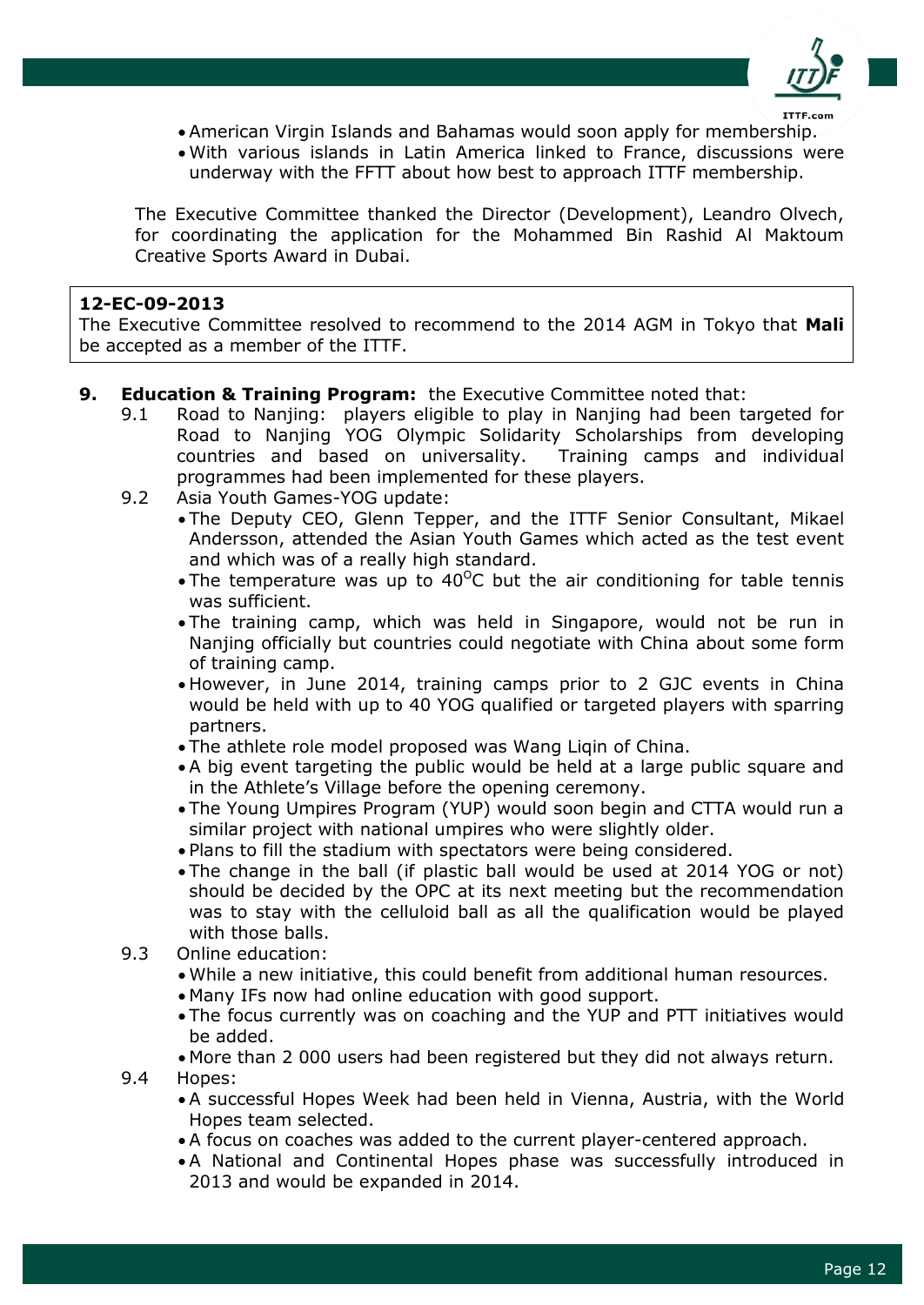

- The President would meet with the Deputy CEO, the Development Director and the Education and Training Director to outline the next phases of the Hopes program, and to orient the program towards coaching education for coaches of young players.
- **10. Athletes' Commission report:** the Executive Committee noted that:
	- Following the incident in the women's singles final in the 2012 Olympic Games, some discussions on the serve had begun with the Rules Committee.
	- However, several players would, as a consequence of the proposals, have to change their serve technique and it would be difficult to umpire with only 1 umpire.
	- The proposals should be assessed at a test event to be decided.
	- Part of the reason for the current rule was to ensure that the receiver was able to see the ball and the URC enforced this by checking that both the umpire and assistant were able to see the ball during the serve.
	- Similarly, the proposal that there should not be a let if the ball touched the net during the serve would need to be tested with the players together with the CTTA proposal for using several balls during a match.
	- Various rubbers (Tenergy and DHS) were provided to players with different thicknesses higher than 4mm to test and it seemed that the thickness of the rubber at 4mm was appropriate but this would be tested at the warm-up at the Men's World Cup.
	- In testing the new plastic ball, it was important to have either a seam or no seam to be consistent, but the players had noted improvements in the test balls.
	- The current ranking system allowed a loser in an upset match to lose only 50% of the points gained for a win, however the Athletes' Commission proposed a further reduction for a loss to reduce the players' fear of losing too many ranking points.
	- A report on the impact on the ranking proposal had not yet been received and would be necessary for an informed decision to be made.
	- The proposal to increase the bonus points could be implemented as it would last only for 12 months and did not affect the actual rating itself.
	- The proposal for the tabletops to be the same for the competition and training tables would be followed up.
	- Organisers could be requested to allow players more flexibility for meals schedule and frequency at events.
	- Access to the VIP lounge for the finalists would be investigated together with courtesy car transport and free accommodation for the top 8 men and 8 women players at the world tour events, noting that these would have cost implications.
	- In return, players would guarantee that identified promotional functions would be performed.
	- Extending prize money for the first round would be considered.

The Executive Committee agreed to:

- a) Investigate 2 "challenge" events in 2014 at which the service proposal, the multi-ball concept, and "no let" proposals would be tested. If event hosts were not found to test these proposals then a specific event for that purpose would be held by the ITTF.
- b) Increase the bonus points as proposed.
- c) Investigate the proposals of the Athletes Commission for upgraded services for the top 8 men and women for the World Tour.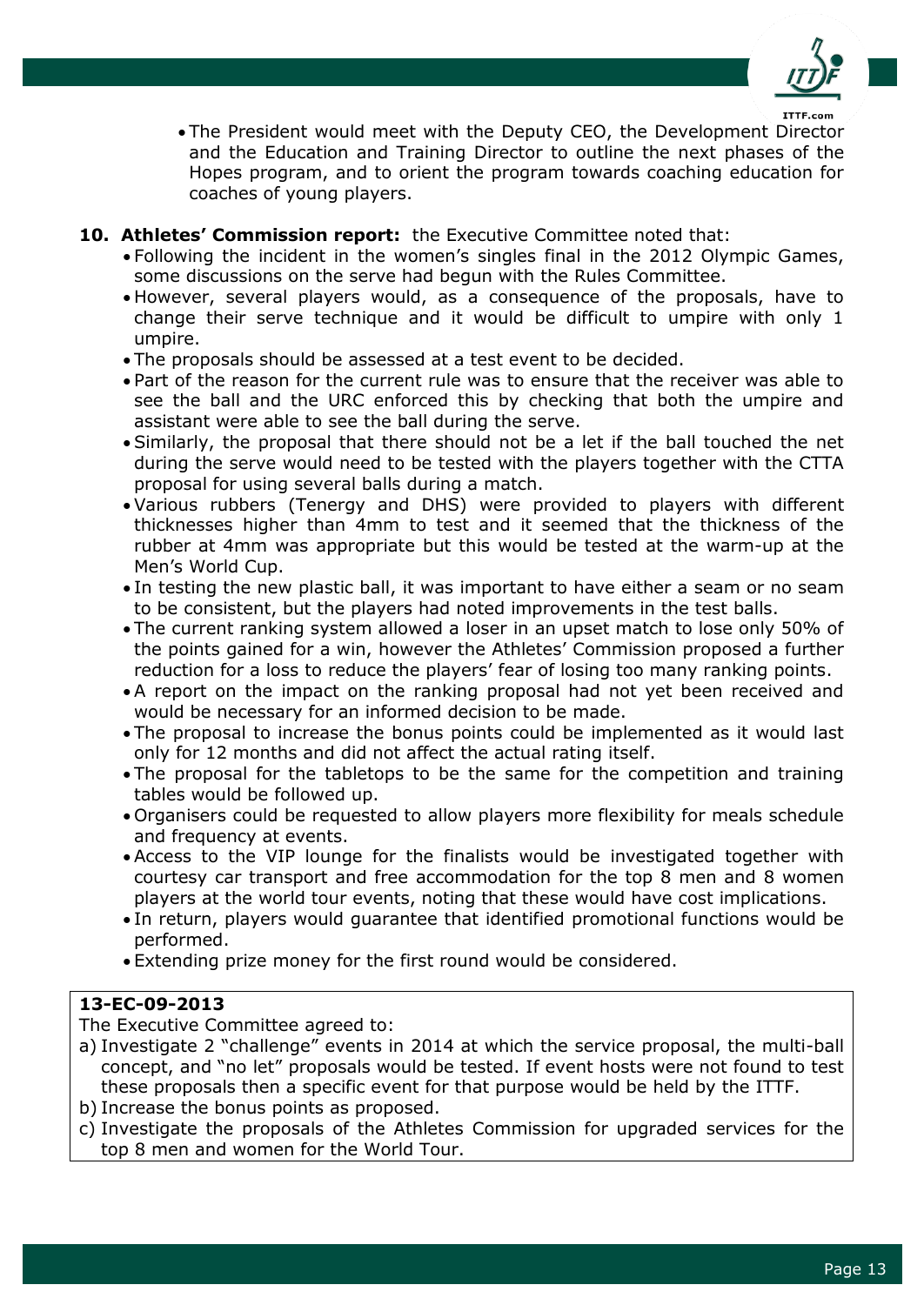

#### **11. Plastic ball issue:** the Executive Committee noted that:

- 4 companies had submitted prototypes for approval, three from China and one from Japan.
- 3 companies were working on balls with a seam and 1 without a seam.
- The materials being used were different for each manufacturer with their own patent.
- FIT had engaged a lawyer in case a patent holder pursued them legally.
- More competition between suppliers and better quality balls should be available.
- Sufficient supplies of the new ball would be available by the deadline of 1 July 2014.
- The celluloid ball would still be legal but the plastic ball would be used at ITTF events.
- The bounce of the seamless ball was too high but the next modified version would be submitted for approval.

## **12. Planning 2014-2017, P5 and DBI:** the Executive Committee noted that:

- The work of the ITTF needed to be shared with the public more systematically, particularly the Olympic Movement, and so any newsworthy information should be submitted to the Promotions Manager.
- ITTF aimed to be in the top 5 among the Olympic sports; currently ITTF was ranked between 9 and 14.
- To achieve this, ITTF would consider the IOC's ranking to address weaknesses while promoting its work both internally and externally more extensively.
- The President would prepare a form with the Lausanne office to send to all associations to get a view of the ITTF's objectives following which the Executive Committee would determine the priorities with staff responsibilities and volunteer and budgetary support.

#### **13. Legal court claims update:** the Executive Committee noted that:

- The court case instituted by the President in his personal capacity against Mr Bosi had been withdrawn following Mr Bosi's resignation from the ETTU.
- Following advice from various parties, and given that various false statements had been made against members of the Executive Committee, further legal action may be necessary to protect the reputation and integrity of the ITTF.
- An "in-camera" meeting would be held at the end of the EC meeting, which only the EC members, the CEO and the ETTU Vice-President, Mr Ronald Kramer, would attend. The results of this meeting would be held in confidence by Mr Thomas Weikert, Deputy President responsible for ITTF legal matters, for future reference.

#### **14. Any other business:** the Executive Committee noted that:

- 14.1 Next meeting: would take place in Dubai on 9 January 2014 for the Executive Committee, while the OPC and DCC meetings to take place on 10 January 2014.
- 14.2 WADA conference and review of the world anti-doping code (WADC):
	- There were several key issues which would be changed in the WADC:
		- o 4 years ineligibility for athletes who were deemed to intend to cheat while allowing flexibility in other sanctions depending on the seriousness of the offence and the cooperation shown by the athlete.
		- $\circ$  If a sanction was reduced, this would require approval of the IF and WADA.
		- o Currently an athlete may accumulate 3 whereabouts failures in 18 months where this would be treated as an anti-doping rule violation (ADRV) and this would be reduced to 3 in 12 months.
		- o Whereabouts failures were the main concern for ITTF.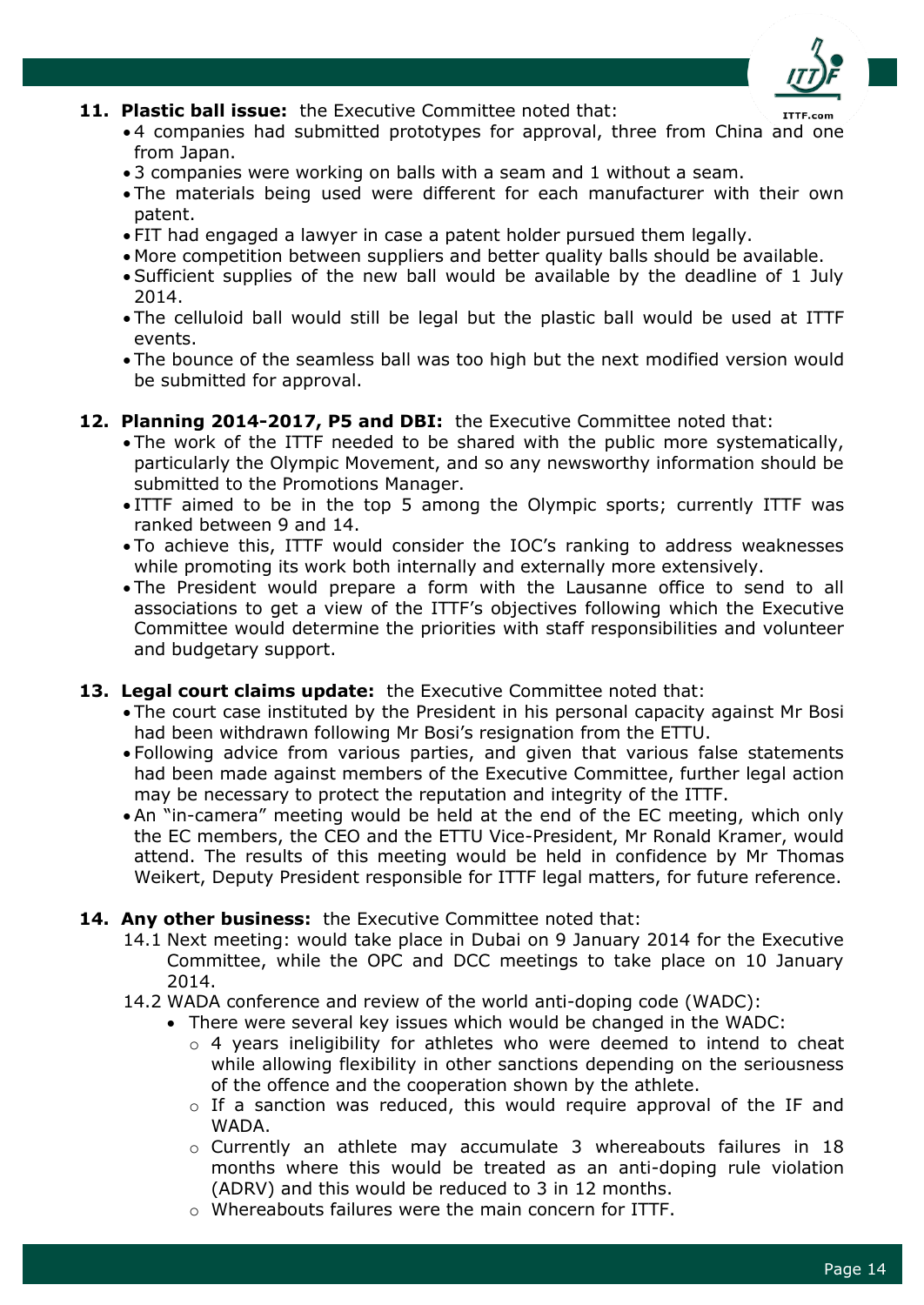

- o In order to achieve proportionality and balance human rights, an ADRV would only be published after the final decision was made and implemented, for example.
- o All parties to the WADC would be required to undertake investigations, use intelligence and cooperate with any investigations undertaken.
- o The statute of limitations would increase from 8 to 10 years.
- $\circ$  IFs would need to ensure that national associations would agree to the IF being responsible for the results management authority particularly where it affected athlete support personnel.
- $\circ$  There would be an immediate investigation required if a member of the athlete support personnel was involved where a minor or more than 1 athlete was involved in doping.
- o The responsibilities of the IF and national anti-doping organisation would be balanced to increase cooperation e.g. IFs would be responsible for therapeutic use exemptions for international level athletes and TUEs issued by a NADO could be recognised by the IF and vice versa.
- o A NADO would need to get permission to test at an IF event.
- Once the amendments to the WADC were approved in November 2013, all signatories would need to prepare for implementation from 1 January 2015 requiring a review of the anti-doping rules to be approved by the BOD in May 2014.
- **15. Adjournment:** there being no further business, the meeting ended at 11h15 (28 September) and the Executive Committee continued in camera.

Adham Sharara **Date** Date President

\_\_\_\_\_\_\_\_\_\_\_\_\_\_\_\_\_\_\_\_\_\_\_\_\_\_\_\_\_\_ \_\_\_\_\_\_\_\_\_\_\_\_\_\_\_\_\_\_\_\_\_\_\_\_\_\_